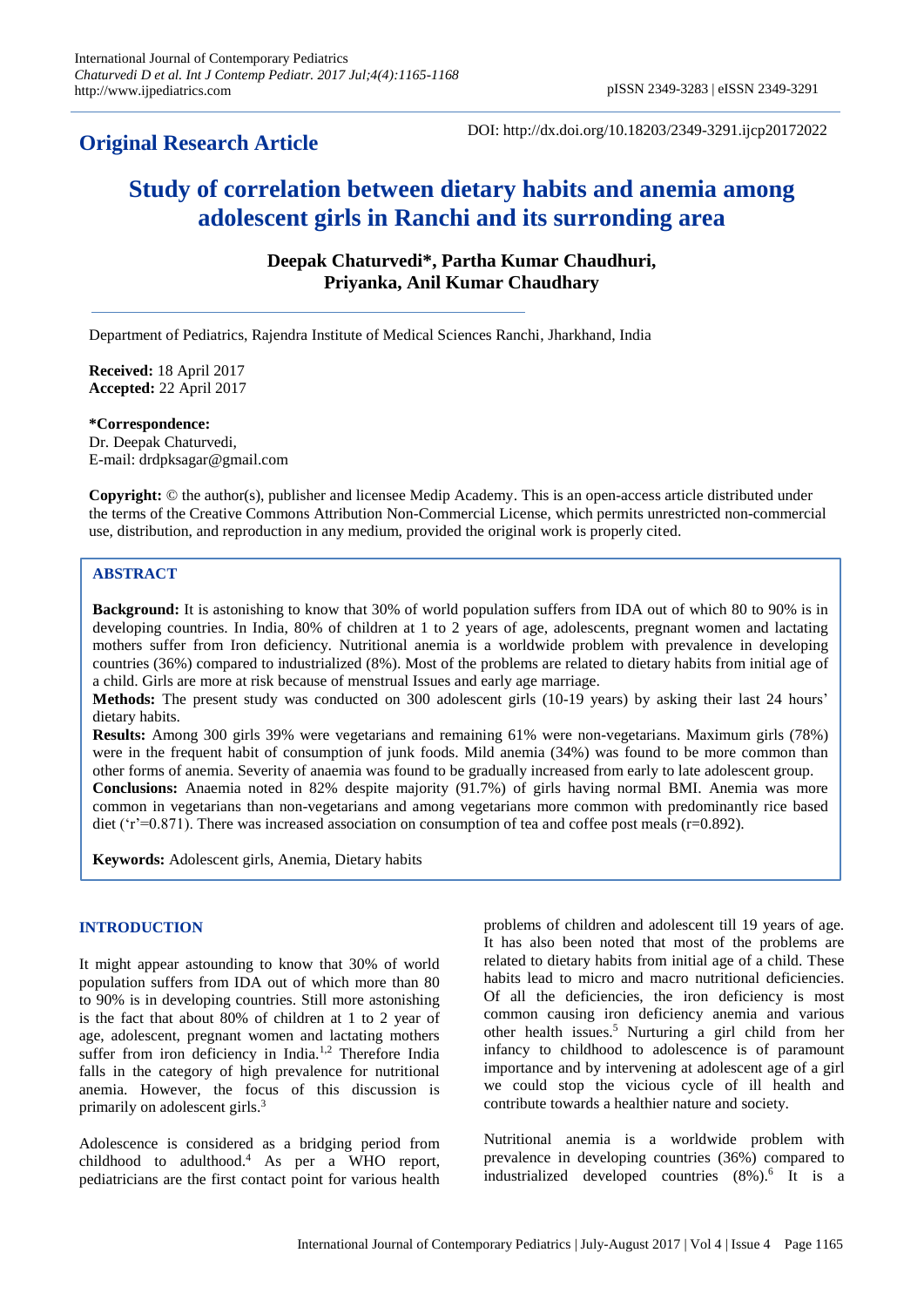disheartening to note that the numbers have increased from NFHS-2 to NFHS-3 and 4. It is found especially among young children, adolescent girls, women of childbearing age, during pregnancy and lactation. Iron deficiency can arise either due to inadequate intake or poor bio-availability of dietary iron or due to excessive loss of iron from the body.<sup>7</sup> Girls are more at risk as they lose a considerable amount of iron during menstruation.<sup>8</sup> Some of the other factors leading to anemia are malaria and hookworm infestations. Among adolescents, girls constitute a vulnerable group, particularly in developing countries when they are married at an early age and get exposed to a greater risk of reproductive morbidity and mortality. They are deprived of food and education and the added burden of normal/abnormal menstrual blood loss which precipitates the crisis too often.<sup>9</sup>

Adolescent girls are particularly prone to iron deficiency anemia because of the increased demands of iron by the body. This anemia not only affects the present status of health of the adolescent girls, but also shows its deleterious effect when these girls become mothers. A satisfactory hemoglobin status at the time of conception results in safe pregnancy and healthy child birth. This could be attained only when the status of hemoglobin is improved in adolescent girls.

# **METHODS**

## *Target group*

300 adolescent girls of age group 10-19 years who were studying in two Government Higher Secondary Schools of Ranchi from period of July 2015 to July 2016 were studied.

#### *Inclusion criteria*

#### *The study included adolescent girls*

- With apparently normal appearance
- Age group between 10-19 years, and
- Who were willing to participate in the study

#### *Exclusion criteria*

#### *The study excluded adolescent girls*

- Who were associated with other systemic disease conditions,
- Who were taking iron or any multi vitamin/mineral in the form of medicine

The design of this study was analytical cross sectional epidemiological study.

# *Method of collecting samples and analysis*

The information was collected from primary as well as secondary sources. In primary source, questionnaire-cuminterview technique was used. In secondary source, journals, books and related literature were studied.

The written permission from the authorities of the selected institution obtained prior to data collection. Consent obtained from study participants or her parents after explaining the objectives of study. Pre-designed questionnaires provided to assess age, height, body weight, and the dietary patterns comprising food habits of adolescents, in which the questions were asked on the types of foods consumed in the last 24 hours (recall method), consumption of breakfast, and their habit of skipping meals. Specific foods listed as junk food included: chocolates, potato chips, soft drinks, cookies, cake, brownies, pizza, ice cream, and french fries. The general information about parent's education, parent's occupation, socioeconomic status (using modified kuppuswamy's scale), knowledge about anaemia and status of menstruation recorded.

Hematological parameters were obtained using automated haematology cell counter and peripheral blood smears by microscopy. Anemia was diagnosed at hemoglobin level of less than 12gm/dl (WHO).<sup>10</sup>

#### **RESULTS**

For better correlation and computation of data total number of participants in study were divided into 3 subgroups early adolescent (10 to 12 years), mid adolescent (13 to 15 years) and late adolescent (16 to 19 years). Each sub groups have 100 individuals. Frequency distribution of the participants is depicted in Table 1.

#### **Table 1: Showing frequency distribution.**

| Age (years) | <b>Frequency</b> | Sub groups             |  |
|-------------|------------------|------------------------|--|
| 10          | 30               |                        |  |
| 11          | 55               |                        |  |
| 12          | 15               | 100 (Early adolescent) |  |
| 13          | 36               |                        |  |
| 14          | 29               |                        |  |
| 15          | 35               | 100 (Mid adolescent)   |  |
| 16          | 23               |                        |  |
| 17          | 38               |                        |  |
| 18          | 27               | 100 (Late adolescent)  |  |
| 19          | 12               |                        |  |
| Total       | 300              | 300                    |  |

In present study of 300 girls, 117 were vegetarians and remaining 183 were non-vegetarians. As shown below in Table 2.

#### **Table 2: Type of diet.**

| <b>Type of diet</b> | Frequency | 'n  |
|---------------------|-----------|-----|
| Vegetarians         |           | 39  |
| Non-vegetarians     | 183       |     |
| Total               |           | 100 |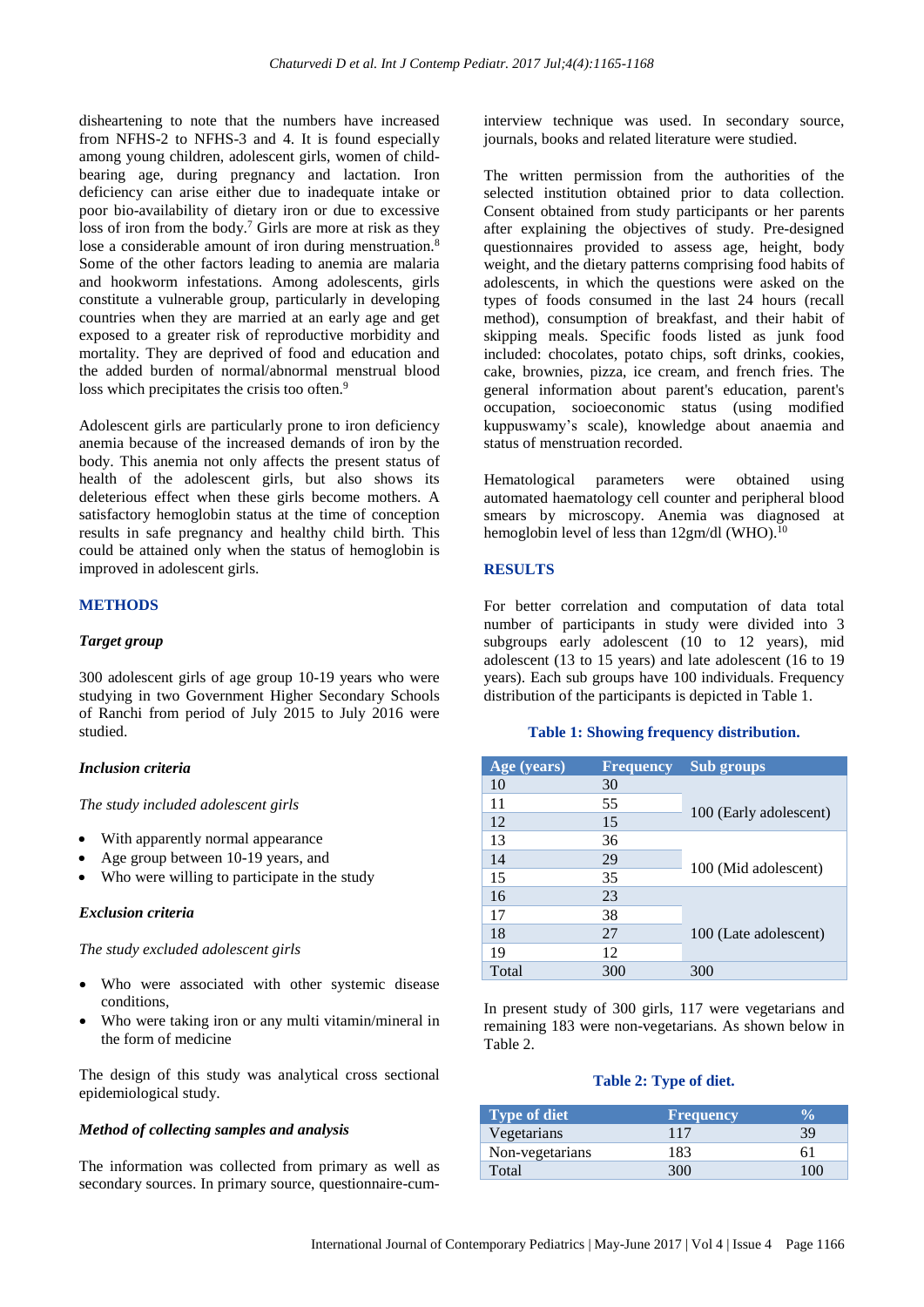Table 3 represents frequent feeding habits of the 300 girls who participated. Out of these 32% took tea/coffee post meal frequently, 36% consumed fruits / fruit juices frequently, 39% had green leafy vegetables frequently and surprisingly 78% were in the habit of taking junk foods frequently (Table 3).

# **Table 3: Depicting dietary habits among participants.**

| <b>Dietary habits</b>          | <b>Frequency</b> | $\frac{0}{2}$ |
|--------------------------------|------------------|---------------|
| Tea/coffee post meal           | 97               | 32            |
| Fruits/fruits juice frequently | 108              | 36            |
| Green leafy veg. frequently    | 116              | 39            |
| Junk foods frequently          | 233              |               |

Among 300 participants, 246 (82%) were anaemic, 102 (34%) girls had Mild anaemia (Hb:9-12gm%), 91 (30.3%) had Moderate anaemia (Hb:6-9gm%) and 53  $(17.6\%)$  were Severely anaemic (Hb <6gm %) In early and late adolescent group mild anaemic cases were common, while in mid adolescents moderate anaemia was observed commonly. Severity of anaemia gradually increased from early to late adolescent group (Table 4).

#### **Table 4: Describing severity of anemia.**

| Age groups               | Non-<br>anaemic | <b>Mild</b> | <b>Moderate</b> | <b>Severe</b> |
|--------------------------|-----------------|-------------|-----------------|---------------|
| $10-12$ years<br>(Early) | 23              | 41          | 27              |               |
| $13-15$ years<br>(Mid)   | 15              | 28          | 41              | 16            |
| 16-19 years<br>(Late)    | 16              | 33          | 23              | 28            |
| Total                    | 54              | 102         | 91              | 53            |

# **DISCUSSION**

During adolescent period requirement of iron is significantly increased. Anemia is widely prevalent and is a major cause of morbidity. Globally anemia affects billions of people.<sup>11</sup> Prevalence of anemia in our study was 82%. This was comparable with average anemia rate in India. Though prevalence rate of 82% is quiet high as compared to 72.6% prevalence estimated by District Level Health Survey (DLHS 2002-04), this survey was done around 15 years back so difference in prevalence is quite possible due to change in life style and food taboos. Same survey found higher prevalence of severe anemia (21.1%) in comparison to this study (17.6%). According to national statistics of India, Bihar had the highest prevalence  $(87.6\%)$ .<sup>12</sup> Jhakhand being part of Bihar before 2000 as well as having same food practices also corresponds to the same.

In adolescent girls, educational or economic status does not seem to make much of a difference in terms of prevalence of anemia. Prevention, detection, or management of anemia in adolescent girls has till now not received much attention. Therefore, results obtained from this study can be extrapolated to state as well as national level.

Study conducted by Rati et al on 240 adolescent girls of bijapur showed prevalence of mild (48.75%), moderate  $(42.5%)$  and severe anemia  $(8.75%)$ .<sup>5</sup> Prevalence of mild and moderate anemia was more in that study while severe anemic cases were more in our study. On comparing type of diet anemia was more common in vegetarians as with this study. Kaur IP and Kaur S found 98% Punjabi girl's anemic, with maximum cases of moderate anemia.<sup>7</sup> Study conducted by Dixit et al on 586 adolescent girls of lucknow revealed 83.3% anemia prevalence which is quite comparable to present study.<sup>8</sup>

Panat et al studied 273 girls of Ahmed nagar, Maharashtra and found more prevalence of mild anemia and anemia was significantly common among girls who were in habit of post meal tea consumption which is comparable to this study.<sup>9</sup> They also observed a very weak positive correlation between normal BMI and hemoglobin and very weak negative correlation between low and high BMI and hemoglobin but all these were statistically insignificant. In our study anemia was diagnosed even among girls who had normal BMI. In addition to dietary habits anemia in early adolescent group may be due to parasitic infestation etc, while in mid adolescent girl's menstrual issues may be a significant cause. In many similar studies, it was found that anemia is a common problem in adolescent age group due to improper diet and lack of awareness of nutrition.

It is evident that adolescent girls are at a higher risk for anemia. Very often in India, girls get married and get pregnant even before the growth period is over, deteriorating the situation further. The present study concluded higher prevalence of anemia 82% despite majority i.e. (91.7%) of girls having normal BMI. There was higher prevalence of mild anaemia (34%). Anemia was more in vegetarians than nonvegetarians and among vegetarians more common with predominantly rice based diet ('r'=0.871). There was higher incidence of anemia with low intake of iron and vitamin-C rich food. Increased association on consumption of tea and coffee post meals ( $r = 0.892$ ) and higher incidence in girls who had attained menarche and having irregular and profusely bleeding menstrual periods was observed.

# **CONCLUSION**

Thus, this study highlights that adolescent girls are at a higher risk for anemia. Mild anemia (34%) was found to be more common than other forms of anemia. Severity of anemia was found to be gradually increased from early to late adolescent group. Anaemia noted in 82% despite majority (91.7%) of girls having normal BMI. Anemia was more common in vegetarians than non-vegetarians and among vegetarians more common with